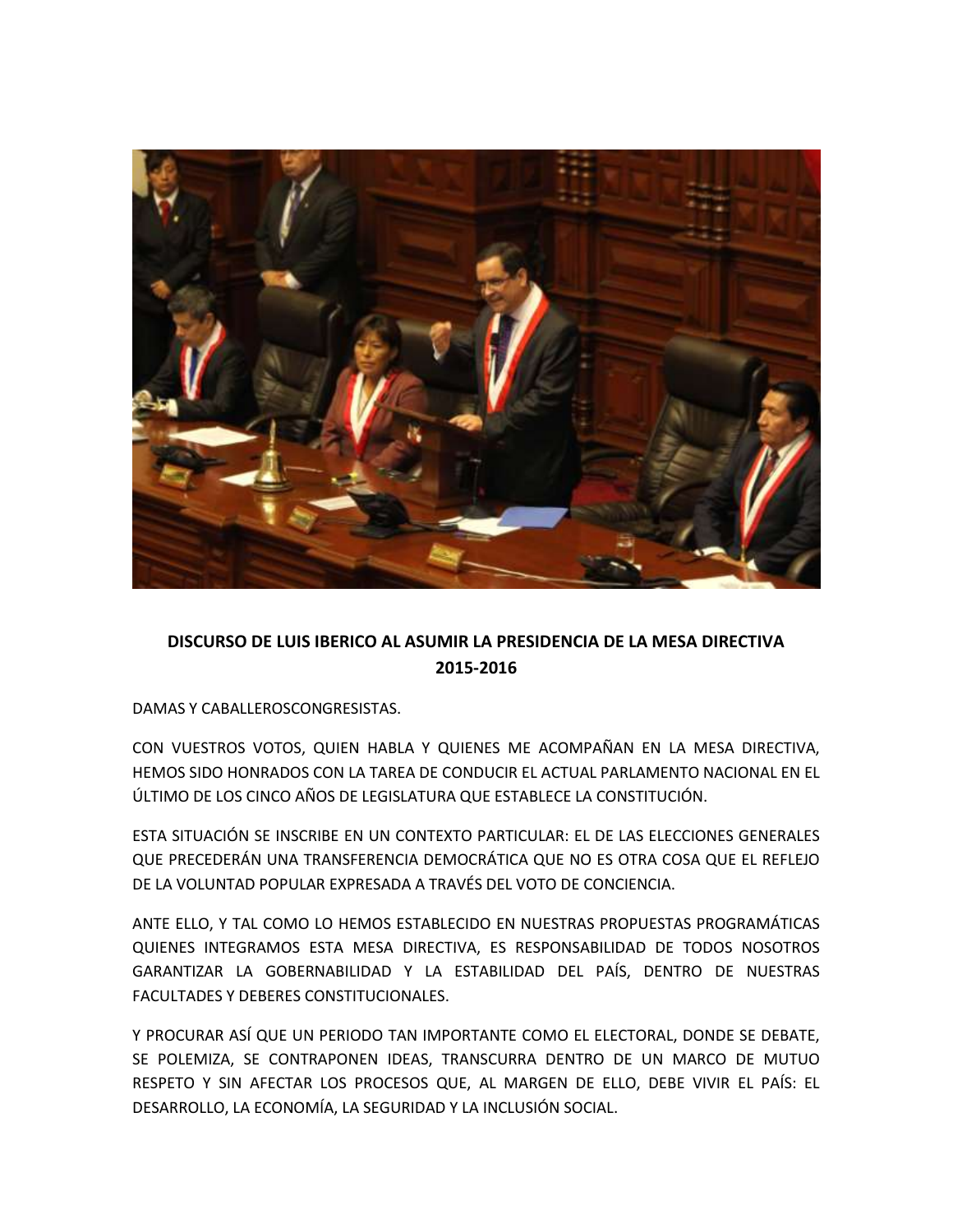POR ELLO NUESTRO PRIMER COMPROMISO ES CONTRIBUIR CON LA GOBERNABILIDAD, TENDIENDO PUENTES DE ENTENDIMIENTO Y CONCERTACIÓN, HACIENDO PRIMAR EL RESPETO MUTUO POR ENCIMA DE LAS DIFERENCIAS QUE NUTREN UNA DEMOCRACIA.

INVOCO ENTONCES A TODOS NOSOTROS, DAMAS Y CABALLEROS CONGRESISTAS, A UNIRNOS EN ESTE ESFUERZO QUE EL PAÍS NOS DEMANDA. POR ENCIMA DE NUESTRAS DIFERENCIAS POLÍTICAS, ESTÁ LA NECESIDAD DE CADA PERUANO Y CADA PERUANA DE TENER UNA VIDA MEJOR.

ESTE ÁNIMO DE ENTENDIMIENTO Y CONCERTACIÓN, NOS COMPROMETE TAMBIÉN A MANTENER UNA ACTITUD DIALOGANTE Y DE RESPETUOSA COLABORACIÓN CON LOS OTROS PODERES DEL ESTADO: EL PODER EJECUTIVO Y EL PODER JUDICIAL. UN PARLAMENTO INDEPENDIENTE NO SIGNIFICA UN PARLAMENTO DE CONFRONTACIÓN.

EL SISTEMA DEMOCRÁTICO SE SUSTENTA EN EL EQUILIBRIO DE PODERES. EL NUESTRO, TIENE LAS TAREAS DE LEGISLAR, EJERCER EL CONTROL POLÍTICO Y LA FISCALIZACIÓN, Y REPRESENTAR A LA CIUDADANÍA.

## QUIERO EMPEZAR POR LA FUNCIÓN LEGISLATIVA

HONORABLES CONGRESISTAS: TENEMOS QUE PONERNOS DE ACUERDO EN LA PRIORIZACIÓN DE LAS LEYES DE TRASCENDENCIA NACIONAL, SIN DEJAR DE LADO LAS DE INCIDENCIA REGIONAL.

VAMOS A RESTABLECER LA BUENA COSTUMBRE DE HACER REUNIONES ENTRE LA MESA DIRECTIVA Y LOS FUTUROS PRESIDENTES DE COMISIONES, PARA RECOGER LAS PROPUESTAS DE CADA UNA DE ELLAS, YA QUE NINGUNA COMISION ORDINARIA ES MÁS O MENOS QUE OTRA.

Y COMO LO ESTABLECE EL REGLAMENTO, LA AGENDA Y EL ORDEN DE LOS PROYECTOS SE DISCUTE Y SE APRUEBA EN EL CONSEJO DIRECTIVO. NUESTRO COMPROMISO ES QUE, SALVO SITUACIONES MUY ESPECIALES, SE RESPETEN ESOS ACUERDOS. CONSIDERO QUE ALFINAL DE CADA SESIÓN DE CONSEJO DIRECTIVIO, LA MESA DIRECTIVA INFORME A TRAVÉS DE LOS MEDIOS DE COMUNICACIÓN SOBRE LO QUE SE HA APROBADO, PARA QUE NO SOLAMENTE LOS PARLAMENTARIOS SINO LA CIUDADANÍA TENGA CONOCIMIENTO CLARO Y OPORTUNO DE LO QUE SE VA A DISCUTIR EN SESIÓN PLENARIA.

EN ESTE ASPECTO, TIENE QUE HABER TAMBIÉN UNA RELACIÓN DE COLABORACIÓN CON EL PODER EJECUTIVO, PUES DEBEMOS ATENDER LAS PROPUESTAS Y PRIORIDADES DEL GOBIERNO CENTRAL Y CONCERTAR ASÍ LA AGENDA LEGISLATIVA, EN BASE A REUNIONES DE TRABAJO ENTRE EL LEGISLATIVO Y EL EJECUTIVO. ELLO TAMBIÉN DEBE OCURRIR, CIERTAMENTE, CON EL PODER JUDICIAL, CON EL CUAL EXISTEN MUCHAS PREOCUPACIONES QUE COMPARTIMOS.

HAY ACTUALMENTE EN AGENDA PROYECTOS DE LEY URGENTES, COMO AQUELLOS DE CARÁCTER ELECTORAL Y LOS CONCERNIENTES A LOS PARTIDOS POLÍTICOS. ESTO, PORQUE EN MUY POCO TIEMPO SE CONVOCARÁ A ELECCIONES GENERALES. TENGAMOS ESO EN CONSIDERACIÓN.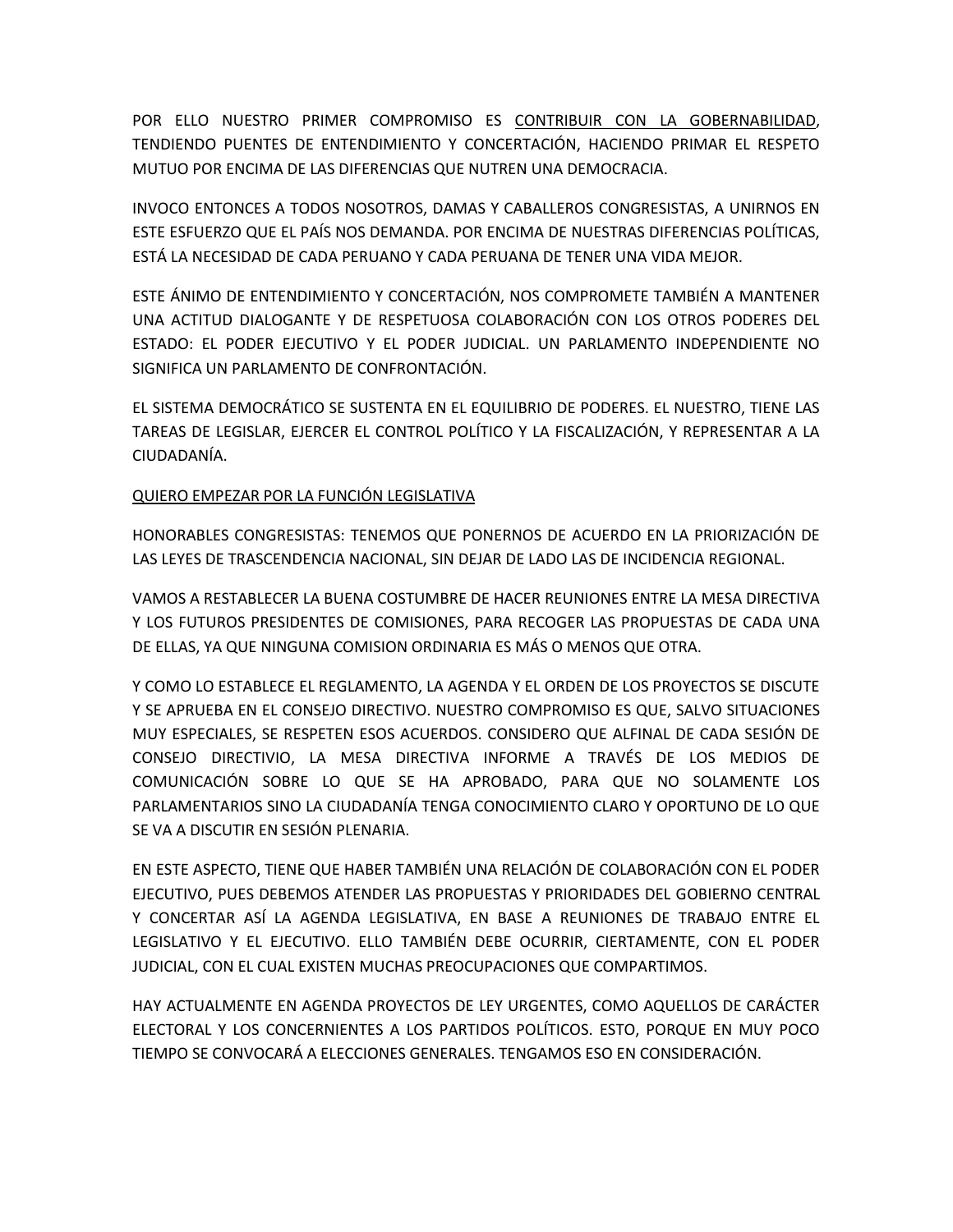EXISTEN OTROS, COMO EL DEL NUEVO CÓDIGO PENAL, QUE LLEVA LARGO TIEMPO SIN CULMINAR EN SU APROBACIÓN. RECONOCIENDO QUE SE LE HA DADO UN BUEN IMPULSO AL AVANCE EN ESTA MATERIA DURANTE LA ANTERIOR GESTIÓN, CONSIDERO QUE ES NECESARIO CERRAR ESTE CAPÍTULO TAN IMPORTANTE PARA NUESTRO ORDENAMIENTO LEGAL.

OTROS PROYECTOS DE IMPACTO SOCIAL, EN MATERIA AGRÍCOLA, ALIMENTARIA, DE DEFENSA DEL CONSUMIDOR, DEBEN SER TAMBIÉN DISCUTIDOS Y VOTADOS. CONSIDERO QUE TAMBIÉN ES NECESARIO DESENCARPETAR UNA SERIE DE PROYECTOS DE LUCHA CONTRA LA CORRUPCIÓN Y DARLE ESA PRIORIZACIÓN QUE EL PAÍS RECLAMA.

CONGRESISTAS: EL GOBIERNO RECIBIÓ DE NOSOTROS FACULTADES EXTRAORDINARIAS PARA LEGISLAR EN MATERIA ECONÓMICA, ADMINISTRATIVA Y DE SEGURIDAD CIUDADANA. INVOQUEMOS A LA COMISIÓN DE CONSTITUCIÓN PRÓXIMA A INSTALARSE, A PROCEDER CON PRONTITUD A LA EVALUACIÓN DE LOS DECRETOS LEGISLATIVOS QUE –DE ACUERDO A LEY- EL PRESIDENTE DE LA REPÚBLICA HAGA LLEGAR DANDO CUENTA AL CONGRESO, PARA DETERMINAR SI SE AJUSTAN A LA CONSTITUCIÓN Y SI ESTÁN DENTRO DEL MARCO DE LO AUTORIZADO POR EL PARLAMENTO.

CREEMOS QUE ES MUY IMPORTANTE LEGISLAR EN MATERIA DE SEGURIDAD CIUDADANA Y ME PREOCUPA LA PROTECCIÓN LEGAL QUE NUESTROS HERMANOS POLICÍAS DEBEN TENER PARA CUMPLIR CON SU DEBER RIESGOSO Y SACRIFICADO. HAY QUE FORTALECER A NUESTRA POLICÍA NACIONAL Y A NUESTRAS FUERZAS ARMADAS PARA EL CUMPLIMIENTO DE SUS SAGRADAS MISIONES.

CONSIDERAMOS ADEMÁS QUE ES MUY IMPORTANTE AVANZAR EN UNA LEGISLACIÓN QUE FOMENTE LA CREACIÓN DE FUENTES DE TRABAJO. HE ALLÍ LA MEJOR Y MÁS SÓLIDA BASE PARA LA INCLUSIÓN SOCIAL. PARA ACABAR CON EL DESEMPLEO Y EL SUBEMPLEO, SE NECESITA MAYOR INVERSIÓN PÚBLICA Y PRIVADA. EL GOBIERNO ESTÁ EMITIENDO DECRETOS LEYES EN ESTA MATERIA. EL PARLAMENTO DEBE LEGISLAR PARA FOMENTAR LA INVERSIÓN EN TODAS SUS ESCALAS: LA GRAN INVERSIÓN PERO TAMBIÉN LA MEDIANA Y LA PEQUEÑA EMPRESA QUE SON GRANDES GENERADORES DE EMPLEO, SIN DESCUIDAR, POR CIERTO, LOS DERECHOS DE LOS TRABAJADORES. UN PASO MUY IMPORTANTE SERÁ CONCILIAR ESFUERZOS CON EL EJECUTIVO PARA ELIMINAR LA TRAMITOLOGÍA. AL RESPECTO HAY UNA SERIE DE PROYECTOS QUE SE HAN ELABORADO EN EL LEGISLATIVO.

DEMOS TAMBIÉN PRIORIDAD A LAS LEYES QUE TIENDAN A FORTALECER EL PROCESO DE DESCENTRALIZACIÓN, PUES SON LOS GOBIERNOS REGIONALES Y ESPECIALMENTE LOS GOBIERNOS LOCALES LOS QUE VIVEN MÁS CERCA DE LOS VECINOS Y SUS PROBLEMAS MÁS CONCRETOS.

EN CUANTO A NUESTRA FUNCIÓN DE FISCALIZACIÓN Y CONTROL POLÍTICO, ESTE ES UN ROL SUSTANCIAL DEL PARLAMENTO EN UN SISTEMA DE EQUILIBRIO DE PODERES. VAMOS A ACELERAR EL PROCESO DE DISCUSIÓN DE LOS INFORMES PROVENIENTES DE LAS COMISIONES INVESTIGADORAS, COMISIÓN DE ÉTICA, Y ACUSACIONES CONSTITUCIONALES.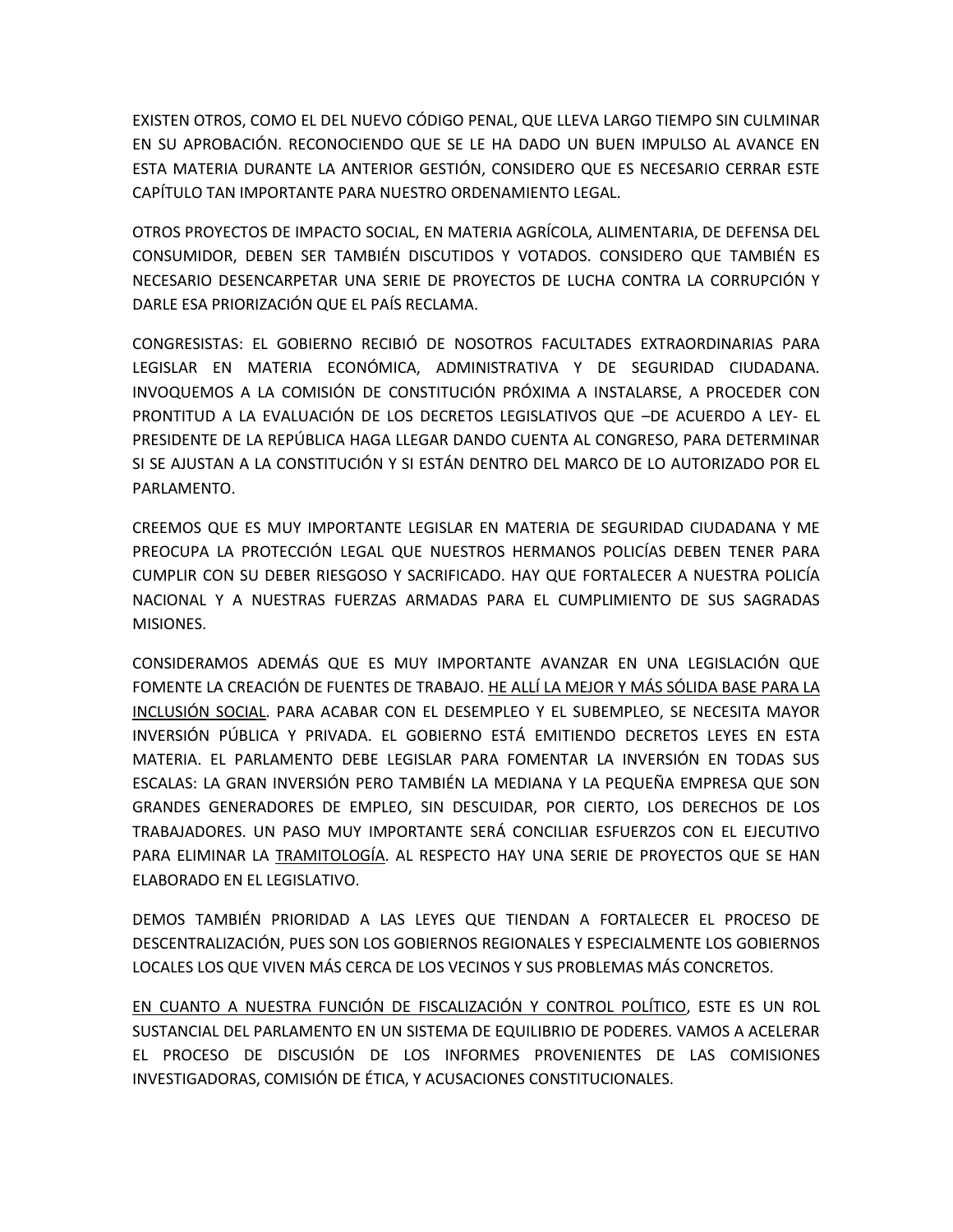CONSIDERAMOS TAMBIÉN QUE DEBEMOS TRABAJAR MULTIPARTIDARIAMENTE EN UNA PROPUESTA LEGISLATIVA PARA 5 ESTABLECER CON MAYOR PRECISIÓN EL DEBIDO PROCESO DE INVESTIGACIÓN PARLAMENTARIA. LOS ERRORES O IMPRECISIONES QUE AQUÍ PUEDAN COMETERSE DEBILITAN LA AUTORIDAD FISCALIZADORA DEL PARLAMENTO NACIONAL.

Y AQUÍ REFUERZO LO DICHO DESDE EL PRINCIPIO. EL CONTROL ENTRE PODERES, NO ES ENFRENTAMIENTO. ES EQUILIBRIO, Y ES EL SUSTENTO MÁS IMPORTANTE DE UN SISTEMA DEMOCRÁTICO. Y ELLO NO DEBE SIGNIFICAR OBSTÁCULO ALGUNO PARA QUE LOS PODERES, DENTRO DE SUS ATRIBUCIONES Y OBLIGACIONES CONSTITUCIONALES, AVANCEN DENTRO DE UNA PERMANENTE RELACIÓN DE COLABORACIÓN Y RESPETO MUTUO.

EN CUANTO A LA REPRESENTACIÓN COMO FUNCIÓN SUSTANCIAL DEL PARLAMENTO, CONSIDERAMOS QUE EL CONGRESO DEBE TENER UN ROL MÁS PROACTIVO FRENTE A LOS DIFERENTES PROBLEMAS SOCIALES DONDE, DEBEMOS RECONOCER, NUNCA HA DEJADO DE HABER ESFUERZOS A VECES INDIVIDUALES, EN OTROS CASOS DE PARLAMENTARIOS DE LAS DISTINTAS REGIONES, TODOS ELLOS MUY DESTACABLES. ESTO LO TENEMOS QUE POTENCIAR. EL PARLAMENTO DEBE ESTAR CERCA DE LOS CIUDADANOS, A QUIENES REPRESENTA Y CON CUYOS VOTOS SE CONSTITUYE.

CONGRESISTAS DE LA REPÚBLICA: TENEMOS UNA DEUDA CON EL PAÍS. LA ELECCIÓN DEL DEFENSOR DEL PUEBLO. ESTAMOS DEMORANDO MUCHOS AÑOS EN TOMAR ESA DECISIÓN. ESTA SITUACIÓN NO PUEDE MANTENERSE POR MÁS TIEMPO Y CONVOCAREMOS LO MÁS INMEDIATAMENTE POSIBLE A LOS REPRESENTANTES DE LAS BANCADAS PARA LLEGAR A UN ACUERDO, PREFERENTEMENTE, SOBRE LO YA AVANZADO DURANTE LA GESTIÓN ANTERIOR. ESTO VA A DEMANDAR FLEXIBILIZAR POSICIONES, Y ESPERO QUE ESTEMOS DISPUESTOS A ELLO.

OTRO ASPECTO IMPORTANTE ES EL DE LA ADMINISTRACIÓN PARLAMENTARIA. QUEREMOS UNA ADMINISTRACIÓN ÁGIL, MODERNA, 6 ELECTRÓNICA, APROVECHANDO LOS RECURSOS HUMANOS CON LOS QUE CUENTA EL CONGRESO Y QUE EN MUCHOS CASOS TIENEN AMPLIA EXPERIENCIA Y CAPACIDAD PRFESIONAL, MUCHAS VECES DESAPROVECHADA. LA ATENCIÓN A LAS DEMANDAS DE LOS CONGRESISTAS, DESPACHOS, COMISIONES, DEBE AGILIZARSE PARA EL MEJOR CUMPLIMIENTO DE NUESTRA MISIÓN.

RECONSIDEREMOS LA PROPUESTA DEL EX PRESIDENTE OTÁROLA PARA MEJORAR EL FUNCIONAMIENTO DEL CONGRESO CREANDO UNA GERENCIA GENERAL QUE SE ABOQUE A LOS ASUNTOS ADMINISTRATIVOS, SEPARANDO DE ELLO LA LABOR LEGISLATIVA. DE ESTA MANERA SE HA LOGRADO EN OTROS CONGRESOS LATINOAMERICANOS AGILIZAR Y MEJORAR LOS PROCESOS ADMINISTRATIVOS Y LOS LEGISLATIVOS.

HAY QUE RETOMAR TAMBIÉN LA DISCUSIÓN DEL ESTATUTO DEL SERVICIO PARLAMENTARIO, PARA MEJORAR LA CAPACITACIÓN Y LA LÍNEA DE CARRERA DE NUESTROS SERVIDORES, A QUIENES EXPRESO NUESTRO SALUDO Y RECONOCIMIENTO.